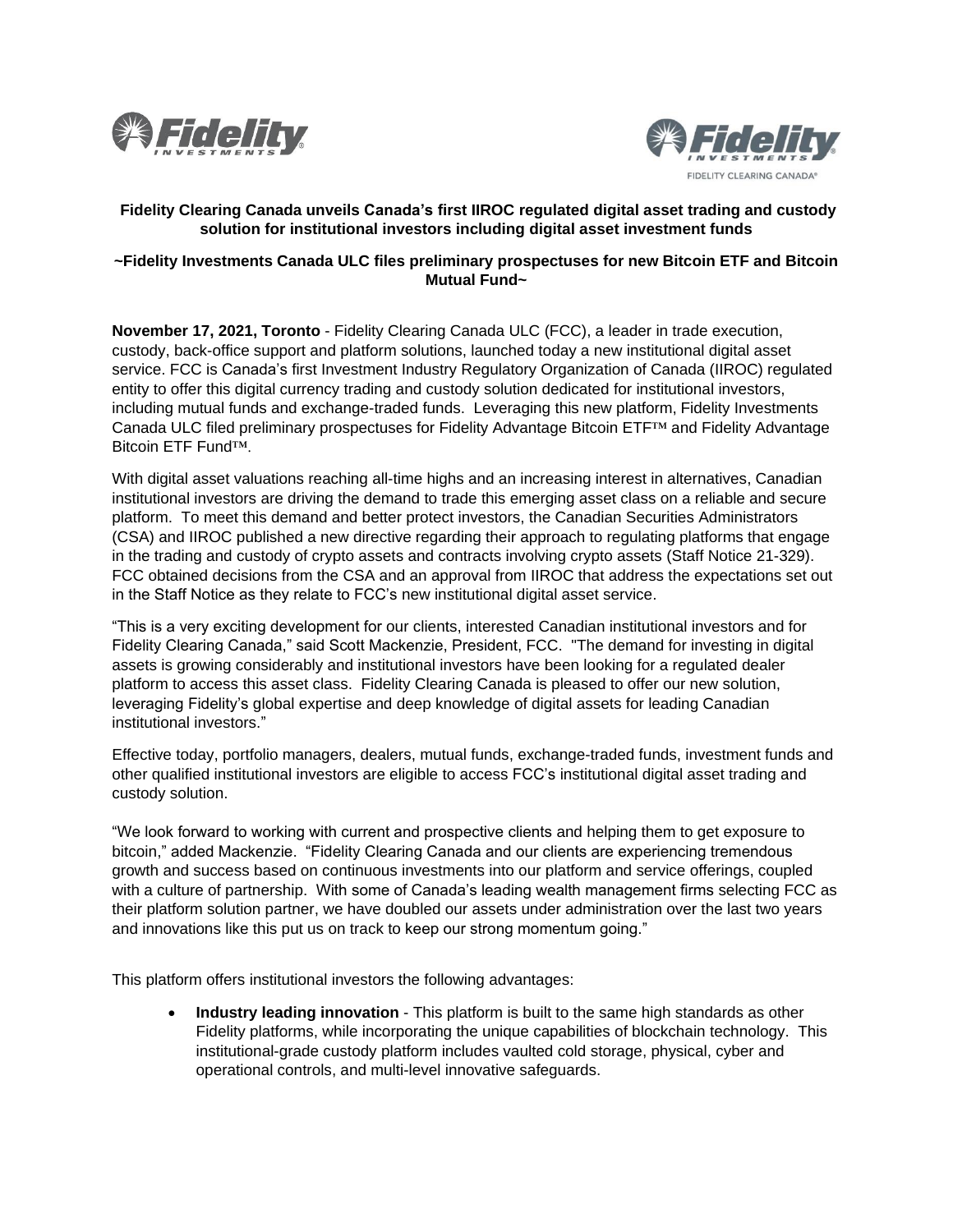- **Global leadership -** FCC is leveraging Fidelity's early exploration of, and leadership in, blockchain and digital assets, which began in the U.S. in 2014. Since this time, Fidelity has steadily evolved its offerings to meet the changing needs of the most sophisticated investors in this emerging asset class. The solution FCC is offering is built using a combination of this global institutional know-how and domain expertise.
- **Fidelity Clearing Canada Advantage -** FCC has in-house trading and custody expertise backed by Fidelity's own crypto custodial capabilities, providing easy access to the trading and custody of digital assets in a secure way. With this new platform, FCC takes care of the complexities of investing in digital assets for institutional investors, including trading, settlement, custody and reporting.

## **Fidelity Investments Canada ULC files preliminary prospectuses for new Bitcoin ETF and Bitcoin Mutual Fund**

Fidelity Investments Canada ULC filed preliminary prospectuses for Fidelity Advantage Bitcoin ETFTM and Fidelity Advantage Bitcoin ETF Fund TM. Fidelity Advantage Bitcoin ETF™ will leverage FCC's digital asset custodian services.

The investment objective of both funds will be to aim to invest in bitcoin. These products are expected to be eligible for TFSAs and registered plans.

## **About Fidelity Clearing Canada ULC**

Fidelity Clearing Canada (FCC), a leading provider of custody and clearing services, provides robust, flexible, and scalable solutions to registered portfolio managers investment dealers and other institutional investors. Clients rely on FCC for expertise in wealth management technology, trading, administration and reporting and business transition, which gives them the freedom to focus on what they do best – helping their investors achieve their financial goals. FCC is the first IIROC member dealer providing Canadian institutional clients with the ability to trade traditional securities and digital assets through the same platform.

### **About Fidelity Investments Canada ULC**

At Fidelity, our mission is to build a better future for Canadian investors and help them stay ahead. We offer investors and institutions a range of innovative and trusted investment portfolios to help them reach their financial and life goals. As a privately-owned company, our people and world class resources are committed to doing what is right for investors and their long-term success. Our clients have entrusted us with \$209 billion in assets under management (as at November 9, 2021) and they include individuals, financial advisors, pension plans, endowments, foundations and more.

We are proud to provide investors a full range of domestic, international and global equity and incomeoriented mutual funds, ETFs, asset allocation strategies, managed portfolios, sustainable investing products and a high net worth program. Fidelity is available through a number of advice-based distribution channels including financial planners, investment dealers, banks, and insurance companies.

Commissions, trailing commissions, management fees, brokerage fees and expenses may be associated with investments in mutual funds and ETFs. Please read the mutual fund's or ETF's prospectus, which contains detailed investment information, before investing. Mutual funds and ETFs are not guaranteed. Their values change frequently, and investors may experience a gain or a loss. Past performance may not be repeated.